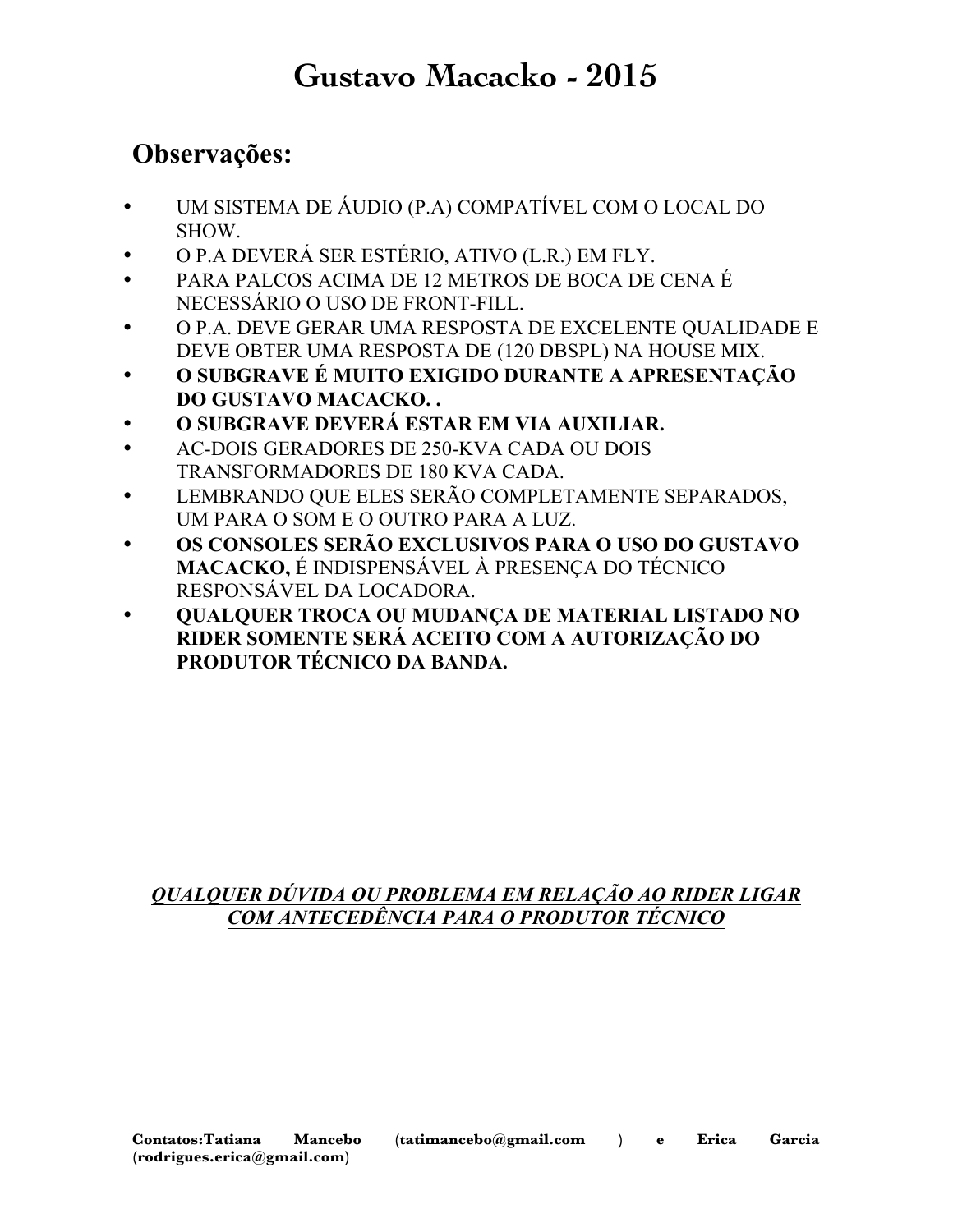- **P.A**
- 01- CONSOLE DIGITAL (YAMAHA-PM5D/DM2000/MC7/SL9/O2R-96) CONSOLE ANÁLOGO 48 CANAIS, 8 SUBGRUPOS, 10 VCA, 4 BANDAS DE EQUALIZAÇÃO PARAMÉTRICAS POR CANAIS
- 01- PROCESSADOR DIGITAL DE 4 VIAS PARA O SISTEMA
- 03- PROCESSADORES DE EFEITOS TODOS SPX (990-2000-900)
- 12- CANAIS DE COMPRESSORES (KLARK/DBX-160)
- 04- CANAIS DE GATE (KLARK/DBX)
- 01- EQUALIZADORES PARA O SISTEMA (KLARK/DBX)
- 01- CD PLAY
- **01- UM SISTEMA DE INTER-CON ENTRE P.A E MONITOR**

#### **MONITOR**

- CONSOLE DIGITAL (YAMAHA-PM5D/DM2000/MC7/SL9/)
- CONSOLE ANÁLOGO 48/16 COM 4BANDAS DE EQ PARAMÉTRICA
- 04- CANAIS DE COMPRESSORES (KLARK/DBX-160)
- 10- CANAIS DE EQUALIZADORES (KLARK/DBX)
- 15- SPOTS (EAW/MEYER-SOUND/CLAIR/)
- 02- SIDE FILL ATIVO COM 4 VIAS (L, R)-EAW/MEYER-SOUND
- 01- SPOT PARA CUE

#### **BACKLINE**

- 02- AMPLIFICADORES DE GUITARRA COM 4 FALANTES DE 12 / CABEÇOTES {MARSHAL/FENDER/MESA-BUG}
- 01- AMPLIFICADOR DE BASS COM 4 FALANTES DE 10 E UM DE 15 CABEÇOTES {GK-800/AMPEG/HARKTE SISTEM}
- 06- PRATICAVEIS ROSCO COM RODAS E TRAVAS DE-02m/02m/0.40m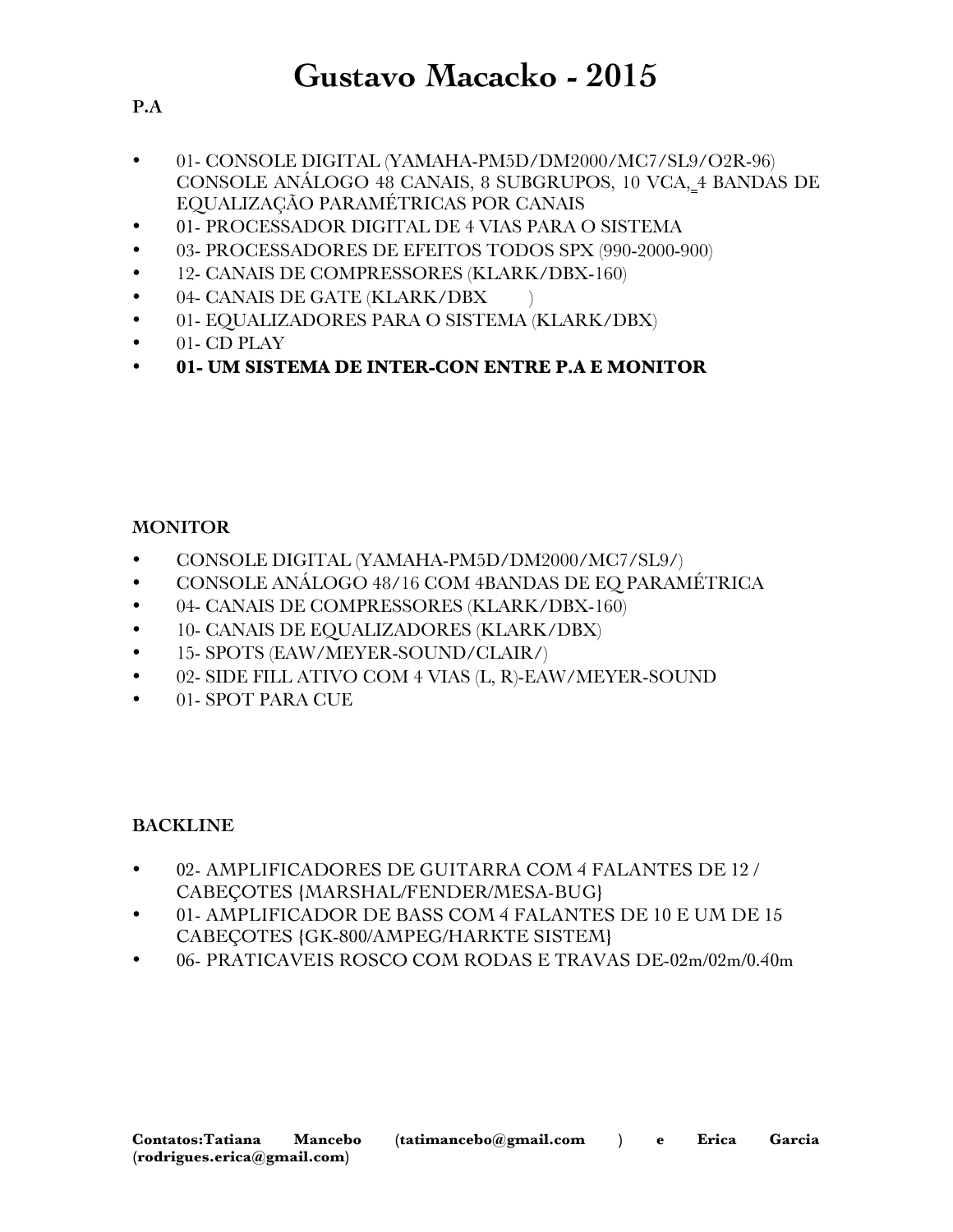## **Gustavo Macacko - 2015**

#### **INPUT-LIST**

| <b>CANAIS INPUT</b> |                     | MIC/D.I        | <b>INSER-P. A</b>     | <b>PEDESTAIS</b>                   |
|---------------------|---------------------|----------------|-----------------------|------------------------------------|
| 01                  | Vox Macacko         | SM-58 Beta     | Compressor / Eq       | Girafa                             |
| 02                  | Guitar Macacko      | SM-57          | Compressor            | Pequeno                            |
| 03                  | Violao Macacko      | D.I.           | Compressor            | ------                             |
| 0 <sup>4</sup>      | Vox Stand Bay       | SM-58 Beta     | Compressor            | ------                             |
| 05                  | DJ I - L            | D.I.           |                       | $\sim$ $\sim$ $\sim$ $\sim$ $\sim$ |
| 06                  | DJ I - R            | D.I.           | ------                |                                    |
| 07                  | DJ II               | D.I.           | ------                |                                    |
| 08                  | Key L               | D.I.           | ------                | ------                             |
| $ 09\rangle$        | <b>Key R</b>        | D.I.           | ------                | ------S                            |
| 10                  | Guitar              | <b>SM-57</b>   | ------                | Pequeno                            |
| $\overline{11}$     | Vox Key II          | D.I.           | ------                | للمستستنب                          |
| $ 12\rangle$        | Vox Key I           | <b>SM-58</b>   | ------                | Girafa                             |
| 13                  | Bateria Low         | D112/BETA-52   | Compressor            | Micro                              |
| 14                  | Bateria Hi          | C 1000 / SM81  | بداينا ببارينا بنارين | Pequeno                            |
| 15                  | Hi Hat              | C 1000 / SM81  | ------                | Pequeno                            |
| 16                  | Over L              | Proprio        |                       | Grande                             |
| 17                  | Over R              | Proprio        |                       | 222222                             |
| 18                  | <b>Bass</b>         | D112           | ------                | Medio                              |
| 19                  | <b>Bass Bruno</b>   | D.I.           | ------                |                                    |
| 20                  | <b>Bass Bruno</b>   | D.I.           | Compressor            | ------                             |
| 21                  | Vox Bruno           | <b>SM-58</b>   | ------                | Girafa                             |
| $\overline{22}$     | Violao Shilon       | D.I.           | Compressor            |                                    |
| $\overline{23}$     | Vox Shilon          | $SM-58$        |                       | Girafa                             |
| 24                  | SPX 990 I L         | ------         | ------                | ------                             |
| 25                  | <b>SPX 990 IR</b>   |                |                       |                                    |
| 26                  | SPX 990 II L        | ------         | ------                | ------                             |
| 27                  | <b>SPX 990 II R</b> | ------         | ------                | ------                             |
| 28                  | SPX 990 III L       | ------         | ------                |                                    |
| 29                  | SPX 990 III R       |                |                       |                                    |
| 30                  | Protoos L           | D.I. (NO P.A.) |                       |                                    |
| 31                  | Protoos R           | D.I. (NO P.A.) | ------                | ------                             |